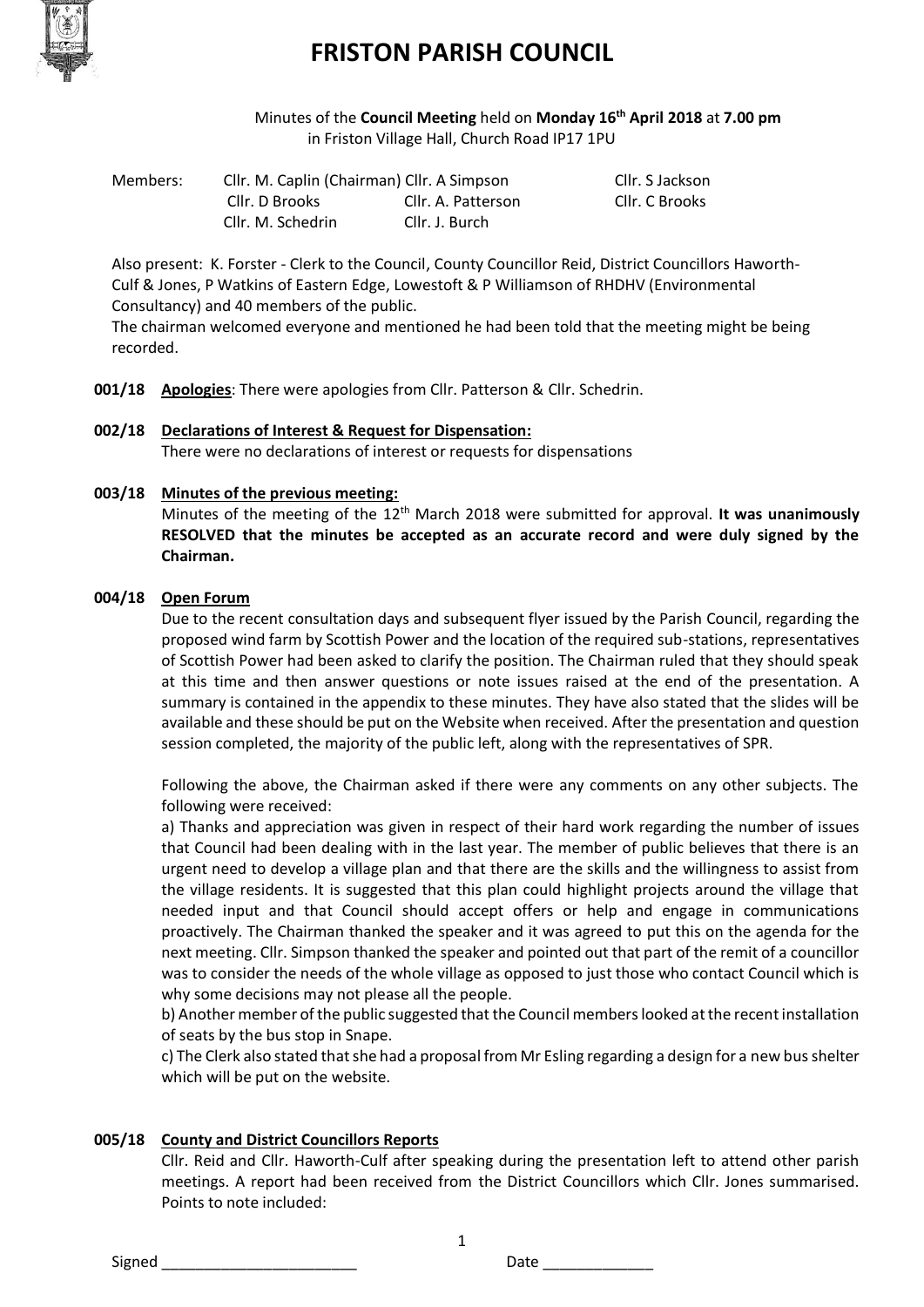

- a) Green Bin collection starts in May and if residents wish to continue to have this service they must contact Suffolk Coastal to arrange payment
- b) Litter Picking days are encouraged contact Norse who can provide bags and pickers
- c) Information being promoted regarding plastics pollution.

The Chairman invited members of the public to ask any questions of the District Council. One person commented on the lack of enforcement on litter dropping. Is SCDC doing anything about it. Cllr. Jones replied that they were hoping to take over enforcement of this.

One person asked about the brown bins which are too small. He had to purchase an extra licence which runs out in July. Although bigger bins are being made available, they won't be in July and consequently they may have to again pay for an extra licence. Cllr. Jones stated that she would look into that.

#### **006/18 Accounts**

- **a)** The **Bank Accounts were presented.** The Clerk confirmed that there was £ 15,272.46 in the bank accounts as at the end of the financial year in March. This included the £ 5,311.09 in the Village Green account and £ 3,234.27 of CIL funds. The Chairman signed the bank reconciliations for March.
- **b)** The **Authorisation to pay** was reviewed and £ 2,922.85 was presented for approval. **It was unanimously agreed that the Authorisation for Payment was approved.**
- **c)** The Clerk confirmed that the final accounts had been completed and would be submitted to the internal auditor on Friday. A summary sheet of the final accounts had been circulated.
- **d)** The Council had received a donation of £ 250, from Mr & Mrs Bizzell. This had been requested by Blackheath Estates in recognition of Blackheath Estates transferring land to them.
- **e) Grants Received.** County Councillor Reid and District Councillor Haworth-Culf had agreed to grant the money to Council to cover the solicitor's costs incurred in the transfer of the hall. This amounted to £ 3251.00.

Councillor Reid had also agreed to grant £1250 towards the cost of a defibrillator.

#### **007/18 APM – Items discussed**

**a) Defibrillator**. The quotation of £ 1,725.00 + delivery had been circulated from the British Heart Trust. This included the equipment, links to the Webnos system (which monitors maintenance), links to the ambulance service, full manuals and training. Cllr. Reid had agreed to grant £ 1,250 for the project. The shortfall could be provided by the CIL funds. **It was unanimously agreed to purchase the Defibrillator and the Clerk was instructed to place the order.** 

Cllr C Brooks stated that the phone box needed to be cleaned and renovated. This could be done by the Community Payback group and the Clerk was asked to contact them. **NOTED**

The key for the phone box is missing. The Clerk was asked to contact BT and ask them for it. **NOTED**

- **b) Fencing on the Green.** It had been noted the strength of feeling against this idea, including members of council. **It was unanimously agreed to not fence the green.**
- **c) Village Green Funds.** The funds originally raised to pay for the transfer costs of the village green to the PC around the time of the millennium were in a separate account. At the APM there was strong support to keeping those funds for that purpose or towards purchasing the green in the future. Council was in agreement and **It was unanimously agreed to keep those funds for the purpose of transfer costs or purchase of the green.** The Clerk was also asked to look into investment of these monies so as to provide a better return. **NOTED**

At this point, due to the lateness of the hour, the Chairman recommended that following items are dealt with briefly or deferred.

**d) Parking.** It was agreed that the offer from Guy Heald should be followed up to provide more detail. Cllr. Simpson offered to contact him and come back to the next meeting with more information if he had it. **NOTED**

2

All other items were deferred to future meetings.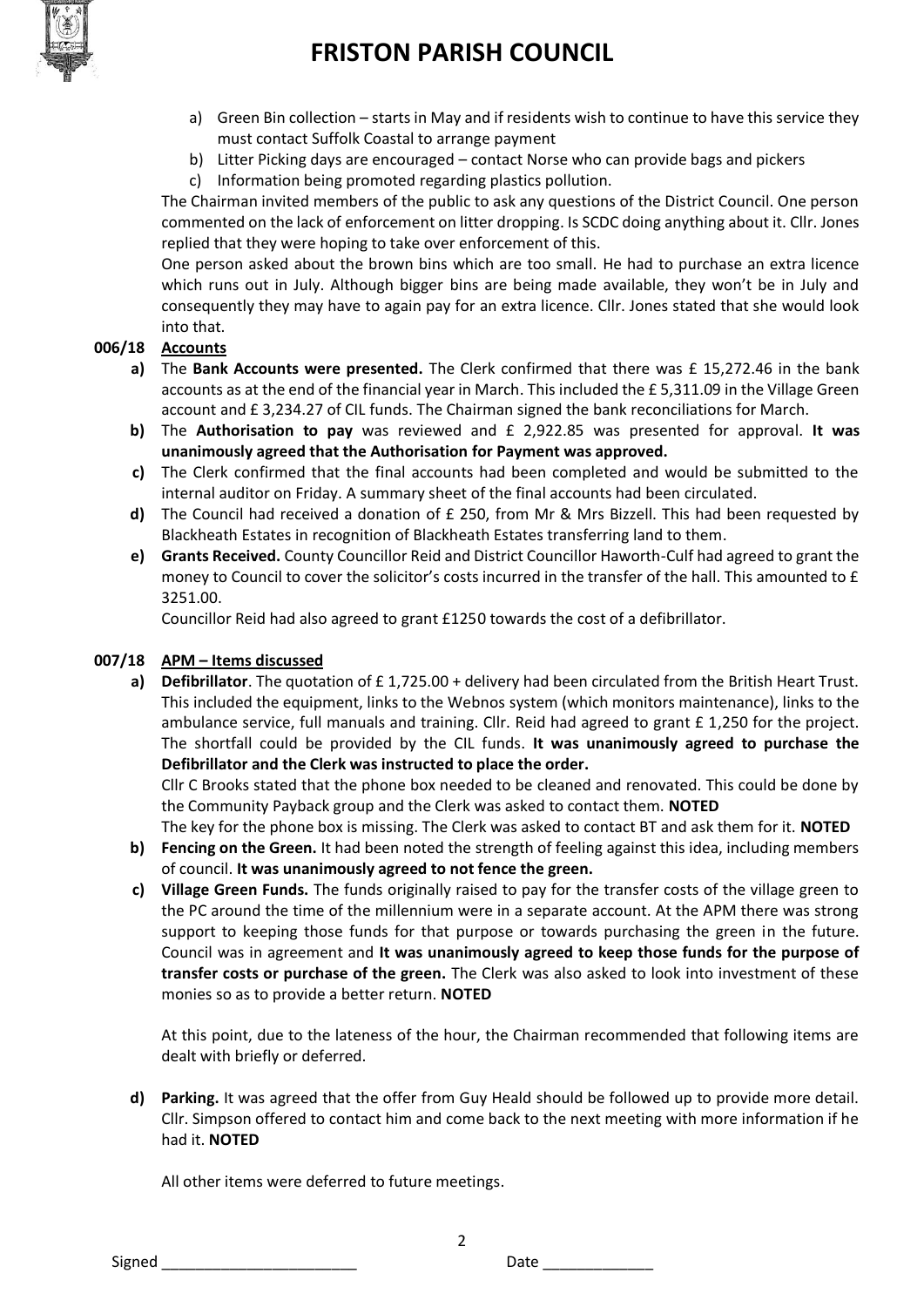

#### **008/18 Scottish Power Renewables plan**

After the presentation there was little more to say. A reply is being drafted by Council.

#### **009/18 Planning**

- **a) DC/18/1296/FUL Pond House.** The council had reviewed the plans and had no objection. **b) DC/17/0558/FUL Grange Farm** The Clerk had received a mail from SCDC who asked if Council wished
- to refer this application to committee. **It was unanimously agreed that the Clerk should request a referral to committee for the same reasons stated originally.**

#### **010/18 Village Hall**

There is a meeting of the sub-committee on Monday 23<sup>rd</sup> to discuss progress with the repairs and the lease.

Cllr. Burch reported that at the recent Village Hall Committee meeting a number of points on the lease were brought up. The Clerk requested a list so that she could pass them on to Council. There also needs to be discussion at council on the proposed lease.

#### **011/18 Vacancies on Council**

No applications had been received

#### **012/18 Request for Information**

A request for copies of the Village Green Lease to be sent to four residents had been completed. Subsequent letters regarding its contents had been circulated and noted. A reply summarising the decisions made about the village green had been sent.

Additionally, there had been a request regarding the costs of the newly instated benches. This had been supplied. All was funded by the grant for the Queen's Birthday commemoration for her 90<sup>th</sup> Birthday and duly minuted.

#### **013/18 Highways and Footpaths**

The Clerk was asked to contact the police and ask for feedback regarding the speeding checks recently. **NOTED**

It was noted that the hedges in Mill lane needed to be cut back. The Clerk was asked to contact Flagship Housing Association **NOTED**

Mr Simon Ives had paid for Wrights to clear and dispose of the rubbish in Donkey Lane/Mill Road. This was much appreciated and the Clerk was asked to write a letter thanking him. **NOTED**

#### **014/18 New Agent for the Blackheath Estate**

It was noted that Mr. Giles Hanglin was now running the Blackheath Estates and will be on the Estate every Tuesday. His contact details are 07494 221589 emai[l giles@gileshanglin.co.uk](mailto:giles@gileshanglin.co.uk). This information is to be added to the website. **NOTED**

#### **015/18 AOB**

Cllr. Burch has been approached by members of the public regarding people living on the north side of the village green putting in gates to access the village green. It was agreed to refer them to the new agent for the Blackheath Estate as this was their land.

#### **The meeting closed at 9.10 pm. The next meeting will be on Monday 21st 2018 at 7.00 pm**

3

#### **Karen Forster**

**Clerk to Friston Parish Council,** Orchard House, Chediston Road, Wissett, Halesworth, IP19 0NF [fristonpcclerk@btopenworld.com](mailto:fristonpcclerk@btopenworld.com)

Phone: 01986 785428

Signed **Example 20** Signed **Date Date Contract 20 Signed Date Contract 20 Signed**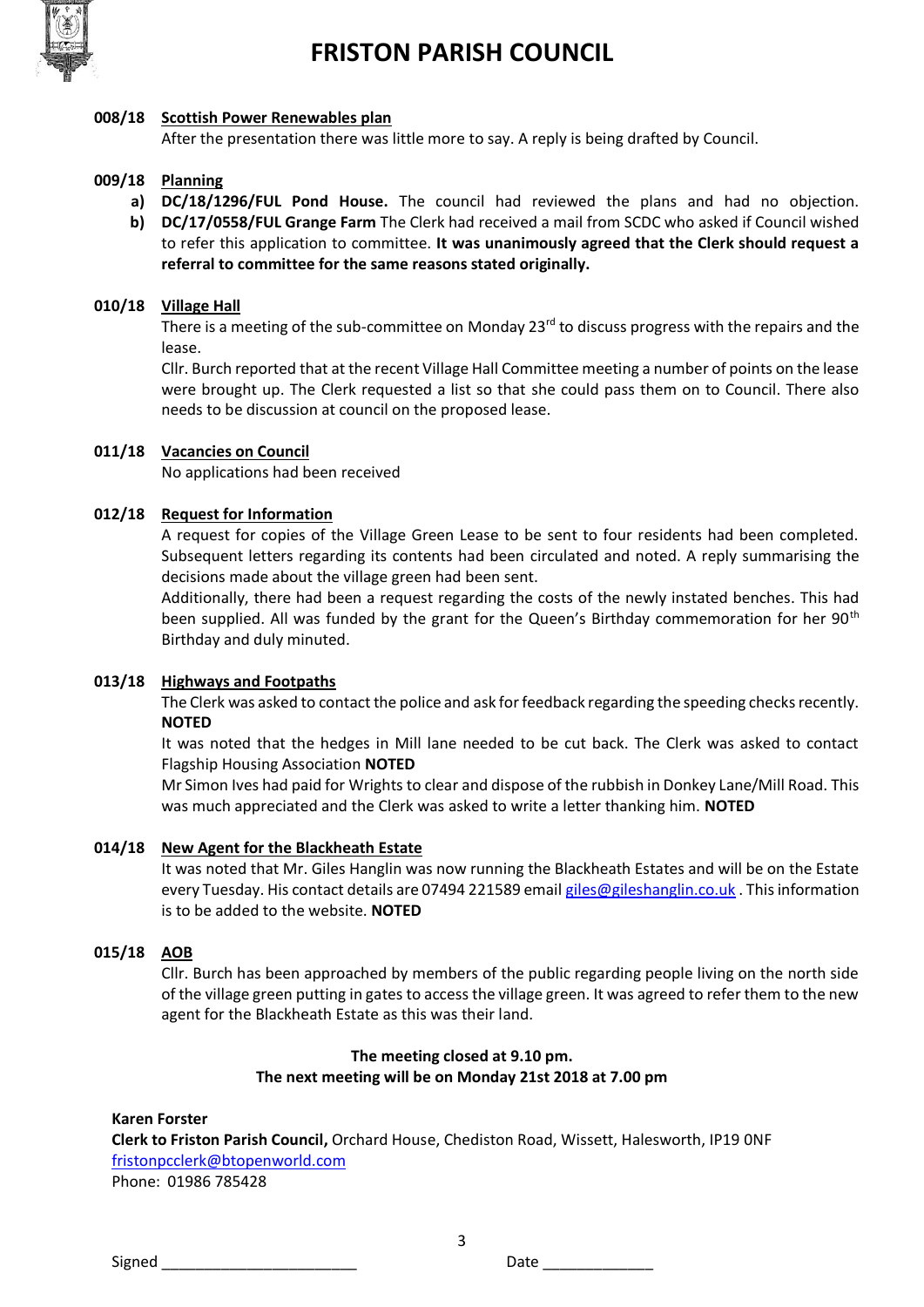

# Presentation from Scottish Power Renewables (SPR)

Following the presentation on  $5<sup>th</sup>$  March, there were a number of information days where statements were made that inferred that site 7, which strongly affects Friston Parish residents, is the preferred site. Scottish Power Renewables were asked to come back and clarify this as no mention had been made of any preference in the original presentation.

*Note: The representatives have promised to supply the presentation and therefore this summary will not cover that detail. It was initially a repeat of the presentation made on 5th March but with additional slides at the end. The summary of that original presentation is covered on the minutes 5th March.* 

Below is a list of points made and questions/responses made.

A member of the public asked why Scottish Power had not sent members of their own company to make the presentation and answer the questions. The representatives were Philip Watkins of Eastern Edge [\( http://www.eastern-edge.com/\)](http://www.eastern-edge.com/) who are Consultants to Investors in the energy sector and Phil Williamson who works for the environmental consultancy RHDHV. [https://www.royalhaskoningdhv.com](https://www.royalhaskoningdhv.com/) (*note – the communications are being managed by Kelly at Athene Communications ltd.)*

They confirmed that two new wind farms (East Anglia 1 North and East Anglia 2) are being considered now and that the onshore work would be scheduled to begin in 2024. They need to build 2 substations (for the windfarms) and 1 national grid substation. The project started in 2010. Last autumn they began talking to the District and County Councils and had some public information days at the end of November. They were at the time looking at sites nearer the coast. The amount of land is in the region of 15 hectares. The building would be up to 15m high and gantries of maximum 21 metres high.

Both windfarms have been approved by the secretary of state. They believe the whole project will be examined in court.

Originally the plan for sites extended from the coast to the Aldeburgh road. The Local planning association (LPA) suggested that they looked further west.

They are not able to use the land owned by EDF or negotiate buying it.

There is not enough room at Sizewell A and questions were asked as to who owns Magnox.

The site will have a buffer zone 250 mt from developed areas.

Following the subsequent assessment, western areas were preferred due to the identified eastern sites being partly or all within an Area of Natural Beauty (AONB). Unless due to exceptional circumstances, no development can take place on AONB land. SPR to confirm when AONB got its status. If there is another option available, that must be the one used.

In response to a question of how Sizewell has been built and a new one constructed the answer was that it needed the in and outflow of the sea. This was refuted by the questioner as the sea could be pumped to an inland site and therefore another option was available.

At the March information day, their purpose was to collect information as to why Western sites would or would not be preferred to Eastern sites. It was communicated at that point that the western sites are preferred.

4

They are discussing the woodland that might be affected with Natural England.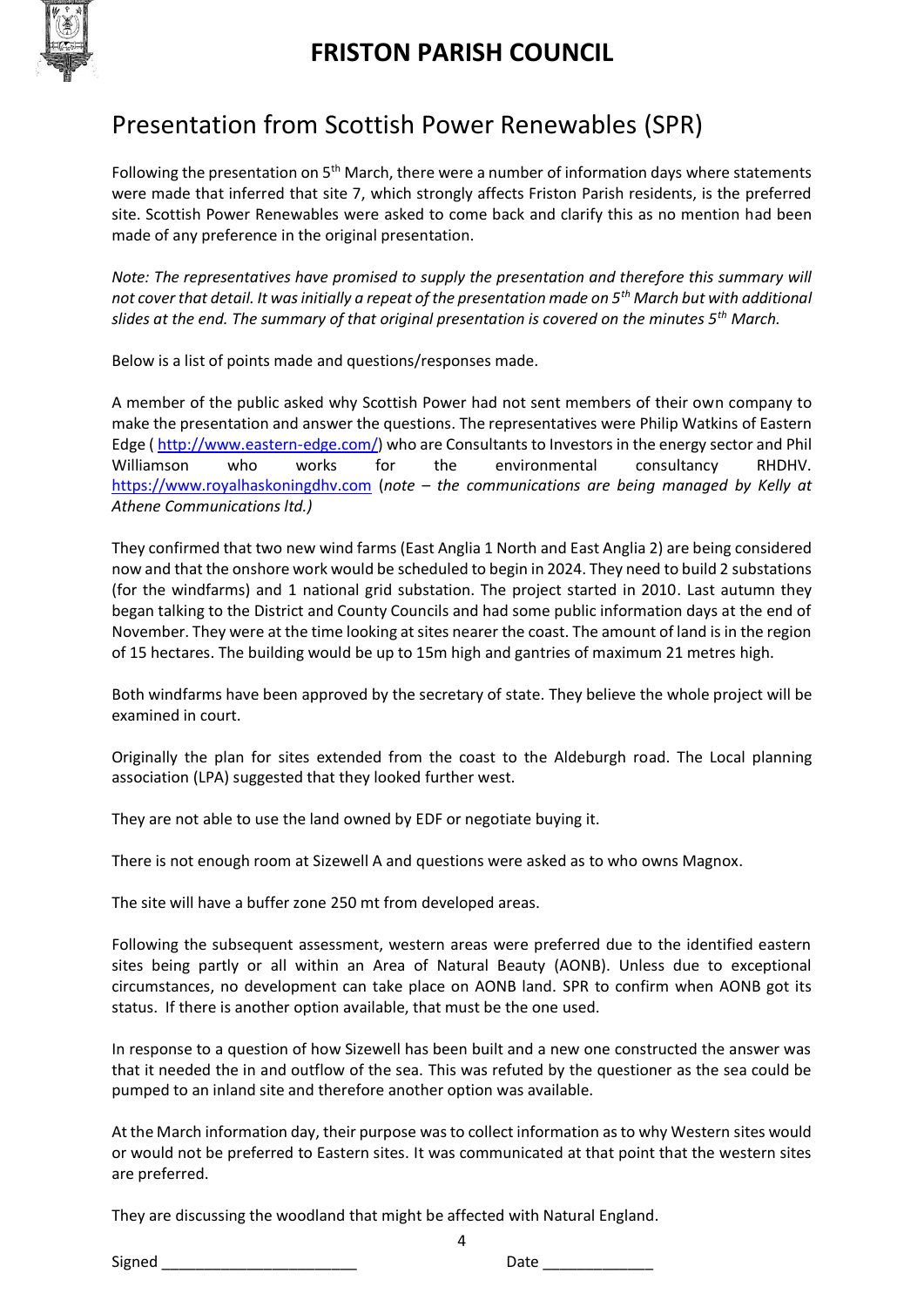

They reiterated that no final decision has been made. However, after having considered all the points and assessing them under a RAG (red, amber, green) process they have prioritised 3 sites. 1 in the East and 2 in the west, however, as the 1 in the east is impacting on the AONB, the 2 in the west are preferred.

They will be communicating to the LPA in the next 2 weeks and an announcement will be made by Scottish power in mid-may.

The RAG exercise did not include any economics and costs.

A member of the public asked if they could push back on EDF for not freeing up the land. If Sizewell C does not go ahead, it will be too late to resite the preferred location for the new substations.

A member of the public stated that land to the west has a higher agricultural value – has that been factored in. Yes was the reply.

A member of the public asked if the substations could be sited offshore. No, was the reply as the technology does not exist to allow that.

The noise level had been raised in the flyer put out by the council. Phil Watkins (PW) stated that it will be in the region of 35DCB, based on the current substations for EA1. A member of the public asked what the frequency would be as that would affect the auditability and also the noise measurement criteria. Not known.

A member of the public pointed out that as there is no background noise in the rural area, this would impact on people. PW stated that an impact assessment would be carried out on the preferred site and the impact would be mitigated if necessary.

A member of the public asked why the LPA gave more priority to the AONB rather than the people and asked why that could not be challenged

PW stated that the disruption to people would be for a short time and not until 2024. A member of the public stated that the disruption had already started. People were anxious about the possibility of this development and it would affect the ability to move house.

Philip Watkins (PWa) stated that all letters received should have a reply in 2 weeks.

PW confirmed that no weighting was used in the RAG assessment.

A member of the public asked if there was any risk to health with the substations. PW stated that studies show no impact on health.

A member of the public asked about construction access. PW stated this could not be confirmed as they had not made the decision about the location of the site. He was asked if this was part of the RAG evaluation and stated no. They will create local temporary haulways to HV's off local roads.

A member of the public stated that it will be devastating and that zone 2 or 3 is closest to the services road.

PW confirmed that the AONB was designated in 1975 and was a parliamentary decision. There was much comment on how unattractive it was and how people's lives would not be affected if the

5